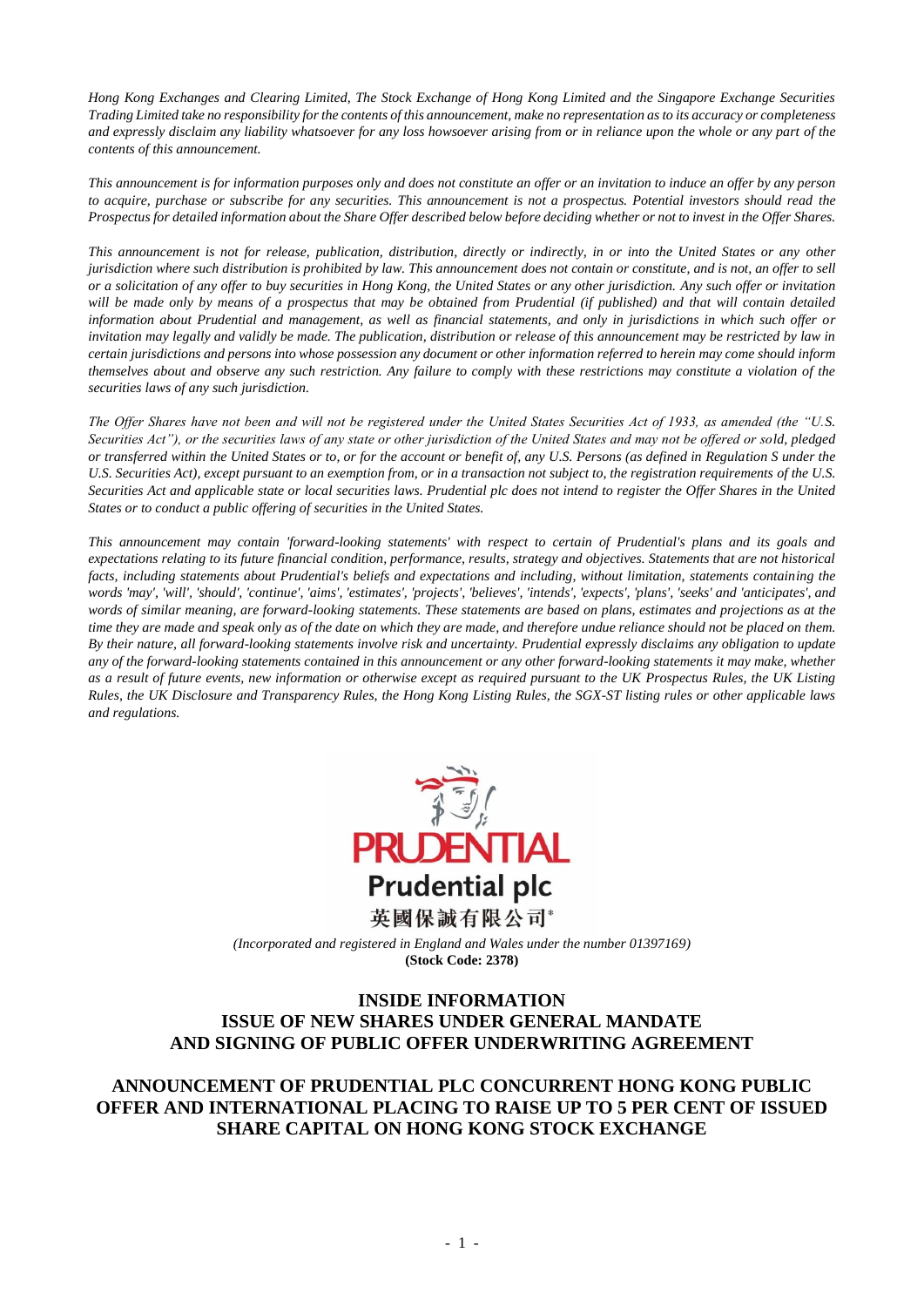This announcement is issued pursuant to Rules 13.09(2)(a) and 13.28 of the Hong Kong Listing Rules and Part XIVA of the Securities and Futures Ordinance.

- Up to approximately 130.8 million new shares available for subscription through the Public Offer (up to a maximum of approximately 32.7 million shares if adjusted) and the Placing (together the "Share Offer")
- A Prospectus for the Public Offer is expected to be published on or around Monday, 20 September 2021
- Completion of the Share Offer and commencement of dealings in the Offer Shares on the Main Board of the Hong Kong Stock Exchange are expected on Monday, 4 October 2021

On 11 August 2021, in its half year results, Prudential indicated it was continuing to consider raising new equity following the completion of the demerger of its US business, Jackson Financial Inc. (the "Demerger"). On 13 September 2021, Prudential announced the completion of the Demerger.

On 18 September 2021 Prudential announces it intends to raise up to 5 per cent of its issued share capital<sup>1</sup>, or up to approximately 130.8 million shares, on the Hong Kong Stock Exchange through the Public Offer and the Placing. The Public Offer, which consists of up to approximately 6.5 million new shares initially to be issued in Hong Kong, is only available to Hong Kong residents, and includes a preferential offer to eligible employees and agents of up to approximately 1.3 million shares. Subject to the level of any oversubscription in the Public Offer and pursuant to the clawback mechanism as described in the Prospectus, the total number of shares available under the Public Offer could be adjusted to up to a maximum of approximately 32.7 million Public Offer Shares, representing 25 per cent of the total shares initially available in the Share Offer.

The Prospectus has been registered with the Registrar of Companies in Hong Kong and is expected to be published on or around Monday, 20 September 2021. Further details regarding the Share Offer will be set out in the Prospectus. Offering circulars for the Placing are also expected to be distributed on or around Monday, 20 September 2021.

The new shares will be issued under the general authority to allot up to 5 per cent of Prudential's total issued ordinary share capital as at 1 April 2021, as approved by shareholders at the 2021 AGM in May 2021. The proceeds of the Share Offer are expected to maintain and enhance Prudential's financial flexibility in light of the breadth of opportunities to invest for growth in Asia and Africa. Specifically, US\$2.25 billion (approximately HK\$17.5 billion) is expected to be used to redeem existing high coupon debt, with the remaining net proceeds expected to contribute to Prudential's central stock of liquidity, in order to further increase Prudential's financial flexibility.

On Saturday, 18 September 2021, Prudential entered into the Public Offer Underwriting Agreement with the Public Offer Underwriters which includes a maximum Public Offer price of HK\$172 per share for the Public Offer. The Public Offer Underwriters have agreed, severally but not jointly, to subscribe for, or procure subscribers to subscribe for, their respective proportions of the Public Offer Shares which are being offered but are not taken up under the Public Offer on the terms and subject to the conditions set out in the Prospectus and the Public Offer Underwriting Agreement. The Public Offer Shares are fully underwritten pursuant to the Public Offer Underwriting Agreement.

It is expected that Prudential and the Placing Underwriters will enter into the Placing Underwriting Agreement in respect of the Placing on or around Saturday, 25 September 2021. Under the Placing Underwriting Agreement, the Placing Underwriters will agree to severally underwrite the Placing Shares in their respective applicable proportions on the terms and subject to the conditions to be set out in the Placing Underwriting Agreement.

Prudential is expected to determine the Public Offer Price and the Placing Offer Price on or around Saturday, 25 September 2021.

As previously announced, the Board believes that there are clear benefits to the Group and to its shareholders as a whole from increasing its Asian shareholder base and the liquidity of its shares in Hong Kong and intends to take these factors into account in the allocation of the Placing. Prudential has dual primary listings in both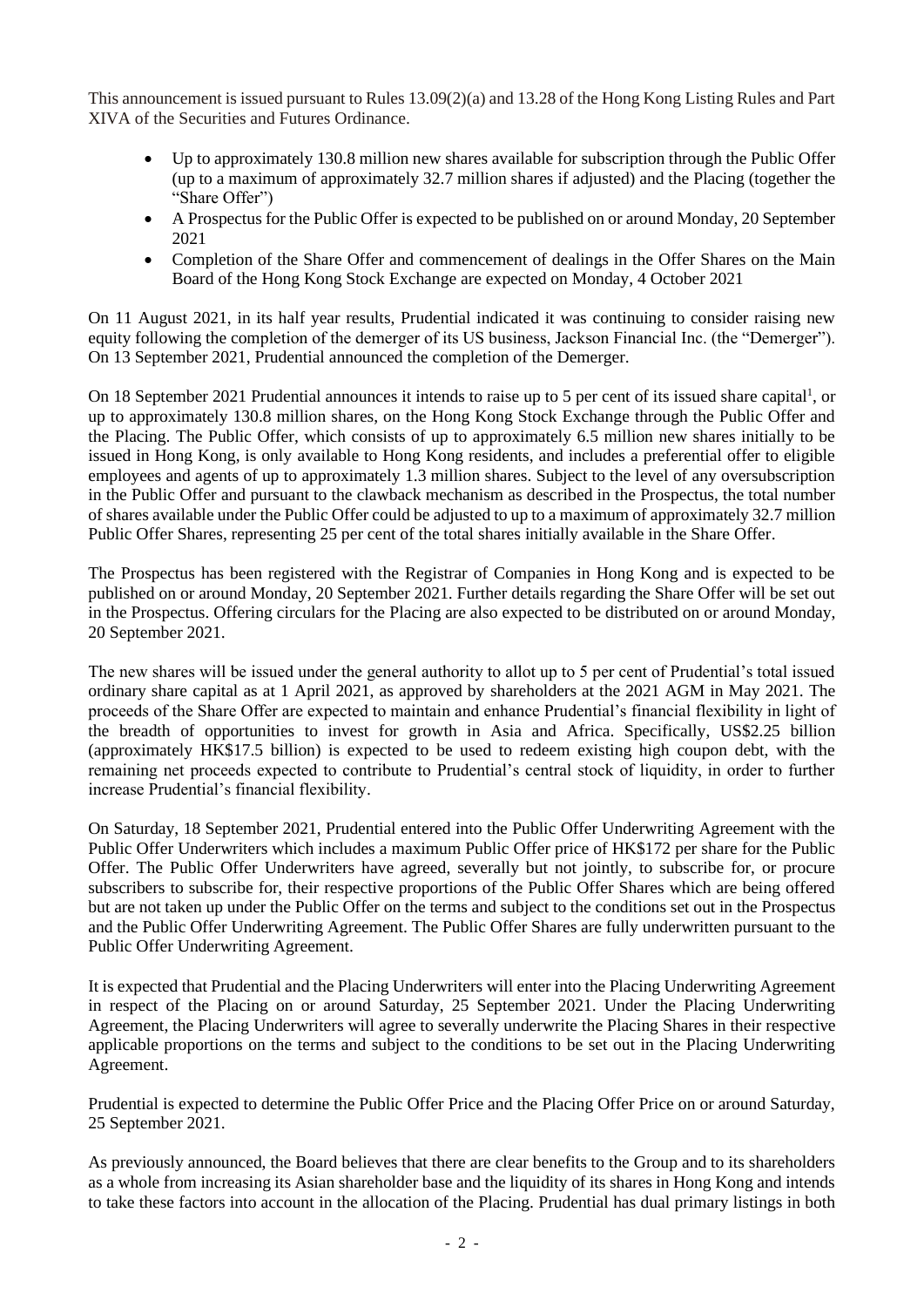London and Hong Kong, and secondary listings in both Singapore and New York (the latter in the form of American Depositary Receipts).

Completion of the Share Offer and commencement of dealings in the new shares on the Main Board of the Hong Kong Stock Exchange are expected on Monday, 4 October 2021.

All applicants under the Public Offer and Placing are required to pay on each Offer Share, brokerage of 1.0 per cent, SFC transaction levy of 0.0027 per cent and Hong Kong Stock Exchange trading fee of 0.005 per cent.

Prudential has appointed Citi, Goldman Sachs, CLSA Limited and HSBC as Joint Global Coordinators and Joint Bookrunners in relation to the Share Offer. BofA Securities, Credit Suisse, UBS and UOB Kay Hian are also acting as Joint Bookrunners. Rothschild & Co is acting as Financial Adviser. 2

Completion of the Share Offer and commencement of dealings in the new shares on the Main Board of the Hong Kong Stock Exchange are expected on Monday, 4 October 2021.

<sup>1</sup> Total issued ordinary share capital as at 1 April 2021.

<sup>2</sup> Marketing names are used in this paragraph

#### **Business and financial prospects of the Group** 1

The Group delivered a resilient performance in the first half of 2021 against a backdrop of continuing economic and social challenges due to Covid-19 and the resulting continuing volatility in consumer activity. The quality of execution in the Group's chosen markets saw growth in new business sales in the first six months of 2021 (on an APE basis) in Asia and Africa of 17 per cent 2 compared to the same period in 2020 and Asia's IFRS operating earnings remained resilient, driven by the compounding nature of regular premium income and the focus on health and protection led insurance margin income. Year to date new business sales performance continues to grow at a double-digit rate, including in markets such as China, Singapore and Malaysia.

Prudential expects vaccination programmes being rolled out during 2021 and 2022 to facilitate a gradual return to more normal economic patterns, although the pace of these programmes and their effect are likely to vary substantially and give a degree of uncertainty over the economy, and therefore the performance of the business of the Group in the short-term. Significant Covid-19 related restrictions continue in many markets including Indonesia, Malaysia, Thailand, Vietnam and the Philippines the impacts of which are likely to extend at least into the fourth quarter of 2021. There is also continuing uncertainty over the extent and the timing of the reopening of the border between Hong Kong and Mainland China and we expect that it will remain closed at least for the rest of this year. However, the Prudential Board is confident that the demand for products offered by the Group will continue to grow in line with the structural growth in its chosen markets, and that its expanded offering and increasingly digitalised distribution platforms are well placed to meet this demand.

 $1$  Comparisons are to the first six months of the prior year unless otherwise stated and year-on-year percentage changes are provided on a constant exchange rate basis unless otherwise stated.

<sup>2</sup> On a constant exchange rate basis, 21 per cent on an actual exchange rate basis.

#### **Competitive advantages**

The Group is well positioned to meet the growing health, protection and long-term savings needs of its customers in the geographies in which it operates. It has leading positions in Hong Kong and South-east Asia, and sees the greatest growth opportunities in the largest economies of China, India, Indonesia and Thailand.

Prudential's nationwide footprint of 20 branches covering 99 cities in Mainland China provides access to 83 per cent of Mainland China's GDP and 85 per cent of its gross written premium. Prudential is a top-three provider of life insurance in India and the market leader in the overall life insurance market and the shariacompliant market in Indonesia, which has the largest Muslim population of any country. In Thailand, the Group is focused on delivering the strategic benefits of recent investments and intends to upscale its position significantly. Eastspring, its pan-Asian asset manager, has top-10 positions in seven out of the 11 markets in which it operates.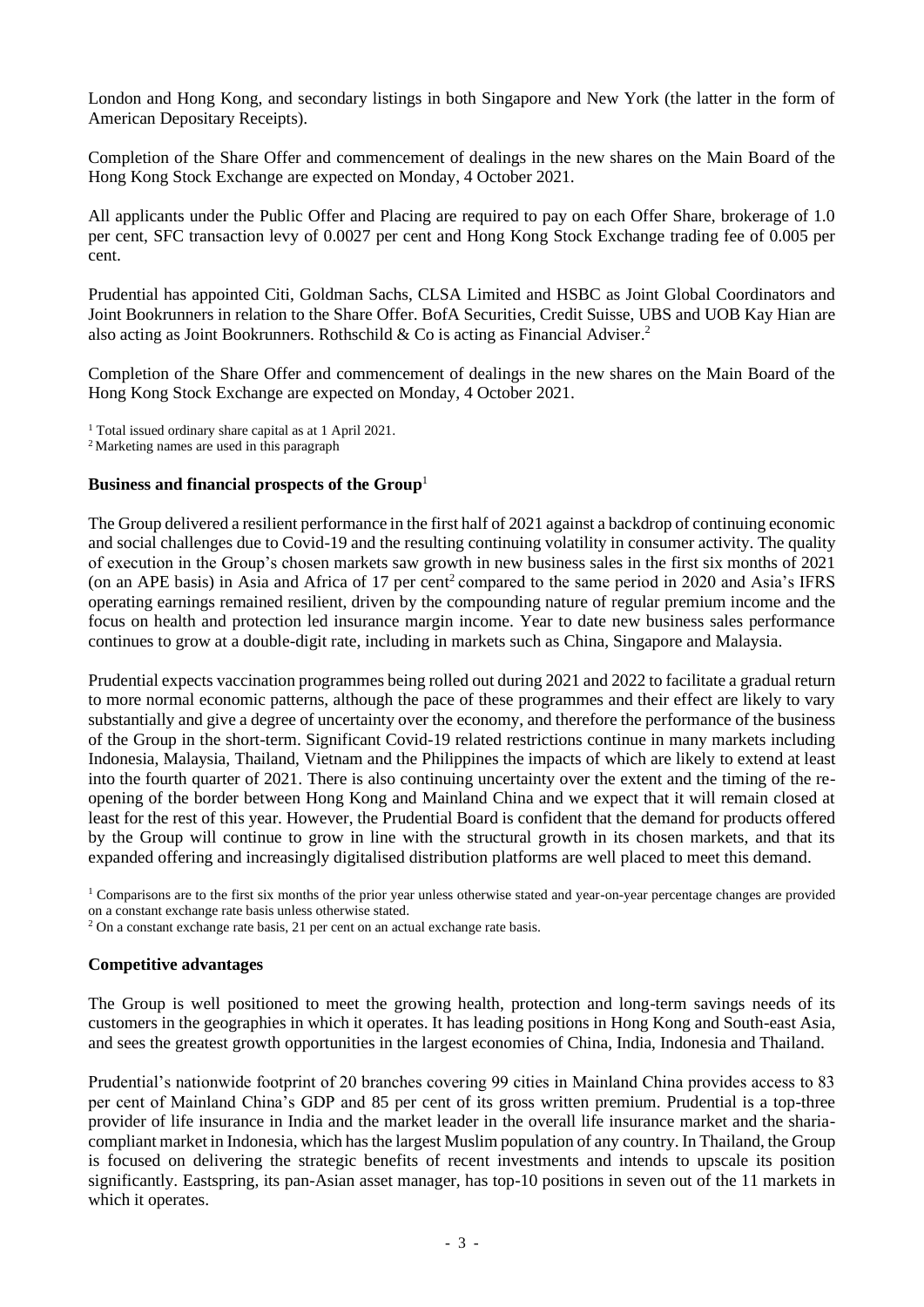Prudential has a multi-channel and integrated distribution strategy which can adapt and respond flexibly depending on local market conditions. The Group's distribution network includes its agency force of around 560,000 agents, its bancassurance partnerships which give it access to around 28,000 bank outlets and Pulse, a digital mobile application designed by the Group. The Group's aspiration is for Pulse to act both as a complementary tool for sourcing and managing new business to enhance customer experience and as a future platform for the business, with scope for delivering future operational efficiency.

Mike Wells, Group Chief Executive of Prudential, said: *"Prudential is now entirely focused on long-term structural growth opportunities in Asia and Africa. The Share Offer will maintain and enhance Prudential's financial flexibility in light of the breadth of opportunities to invest for growth.*

*We will continue to build on Prudential's leading positions in Hong Kong and South-east Asia, and see the greatest growth opportunities in the largest economies of China, India, Indonesia and Thailand. We continue to invest in our people and systems to ensure that we have the resources to deliver on our long-term growth strategy, and to develop the capacity to serve 50 million customers by 2025. If we successfully execute our strategy, we expect it will result in the long-term delivery of future shareholder returns through value appreciation, with a focus on achieving long-term double-digit growth in embedded value per share.* 

*As we undertake the next stage of Prudential's development, we strive to deliver profitable growth in a socially responsible way, digitise our products and services, and humanise our company and advice channels."*

## **Summary of Share Offer**

The number of Offer Shares that will be initially available for subscription under the Share Offer (130,780,350 Shares in total, comprising 6,539,100 Public Offer Shares and 124,241,250 Placing Shares) represents: (a) approximately 5.00% of the total number of Shares in issue as at 13 September 2021, being the latest practicable date for the purpose of the Prospectus; and (b) approximately 4.76% of the enlarged total number of Shares in issue upon the completion of the Share Offer (assuming there will be no change to the total number of Shares in issue from 13 September 2021, being the latest practicable date for the purpose of the Prospectus, up to the Listing Date, other than the issue by Prudential of the Offer Shares). The Public Offer Shares will include 335,650 Shares which will be offered for subscription by eligible employees and 972,150 Shares which will be offered for subscription by eligible agents, pursuant to their respective preferential offerings. Under the reallocation and clawback mechanism which will be described more fully in the Prospectus, the maximum number of Offer Shares which may be available for subscription under the Public Offer is 32,695,100 Offer Shares.

The aggregate nominal value of the Offer Shares that will be available for subscription under the Share Offer will be £6,539,017.50.

#### **Summary of the Underwriting Agreements**

#### **(A) The Public Offer Underwriting Agreement**

On 18 September 2021, Prudential and the Public Offer Underwriters entered into the Public Offer Underwriting Agreement which includes a maximum Public Offer Price of HK\$172 per Offer Share for the Public Offer, pursuant to which the Public Offer Underwriters have agreed, severally but not jointly, to subscribe for, or procure subscribers to subscribe for, their respective applicable proportions of the Public Offer Shares which are being offered but are not taken up under the Public Offer on the terms and subject to the conditions set out in the Prospectus and the Public Offer Underwriting Agreement. The Public Offer Shares are fully underwritten pursuant to the Public Offer Underwriting Agreement.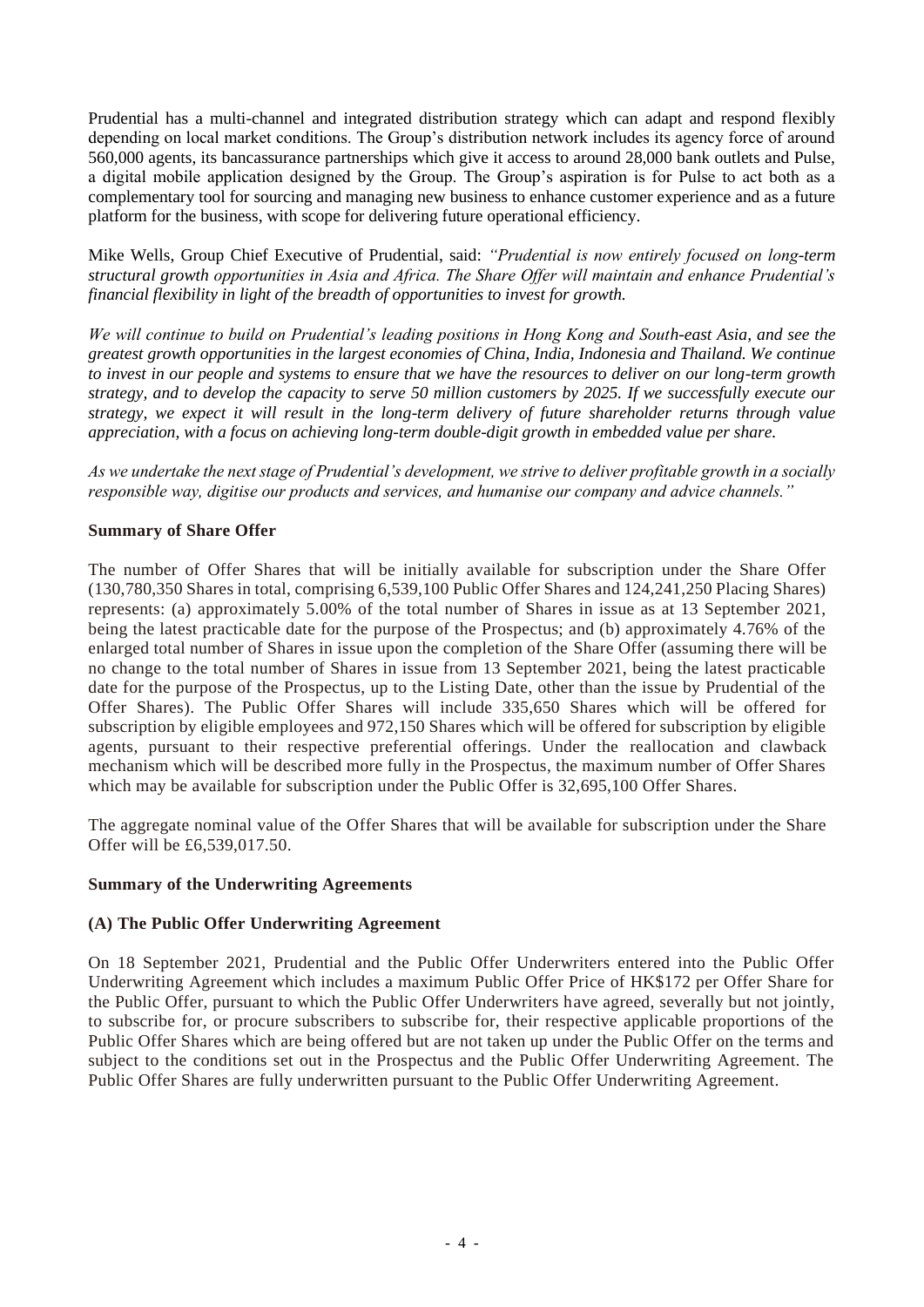The principal terms of the Public Offer Underwriting Agreement are summarised below:

**Date:** 18 September 2021

**Parties:** (i) Prudential; and

(ii) the Public Offer Underwriters.

## *The Public Offer Shares*

The number of Public Offer Shares initially available for subscription under the Share Offer represents: (a) approximately 0.25% of the total number of Shares in issue as at 13 September 2021, being the latest practicable date for the purpose of the Prospectus; and (b) approximately 0.24% of the enlarged total number of Shares in issue upon the completion of the Share Offer (assuming there will be no change to the total number of Shares in issue from 13 September 2021, being the latest practicable date for the purpose of the Prospectus, up to the Listing Date, other than the issue by Prudential of the Offer Shares). The Public Offer Shares include 335,650 Shares which are being offered for subscription by eligible employees and 972,150 Shares which are offered for subscription by eligible agents, pursuant to their respective preferential offerings. Under the reallocation and clawback mechanism which will be described more fully in the Prospectus, the maximum number of Offer Shares which may be available for subscription under the Public Offer is 32,695,100 Offer Shares.

The aggregate nominal value of the Public Offer Shares initially available for subscription under the Share Offer will be £326,955.

## *Offerees*

The Public Offer will be open to all members of the public in Hong Kong as well as to institutional and professional investors (acting in their capacity as members of the public in Hong Kong). Investors may apply for the Public Offer Shares or indicate an interest, if qualified to do so, for the Placing Shares, but may only receive Shares under either the Public Offer or the Placing (other than Shares applied for through the preferential offer to eligible employees and agents).

#### *Conditions Precedent*

The obligations of the Public Offer Underwriters under the Public Offer Underwriting Agreement are conditional on, among others:

- (i) the Listing Committee granting listing of, and permission to deal in the Offer Shares on the Main Board of the Hong Kong Stock Exchange; and
- (ii) certain other conditions set out in the Public Offer Underwriting Agreement (including, among others, the Joint Global Coordinators (for themselves and on behalf of the Public Offer Underwriters) and Prudential agreeing on the Public Offer Price and the Placing Offer Price).

The Public Offer Underwriting Agreement is also conditional upon and subject to the Placing Underwriting Agreement having been signed and becoming unconditional and not having been terminated in accordance with its terms.

#### *Termination*

If any of the events set out below occurs at any time prior to 8:00 a.m. on the Listing Date, the Joint Global Coordinators (for themselves and on behalf of the Public Offer Underwriters) will be entitled, in their sole and absolute discretion, by a joint notice in writing given to Prudential, to terminate the Public Offer Underwriting Agreement with immediate effect: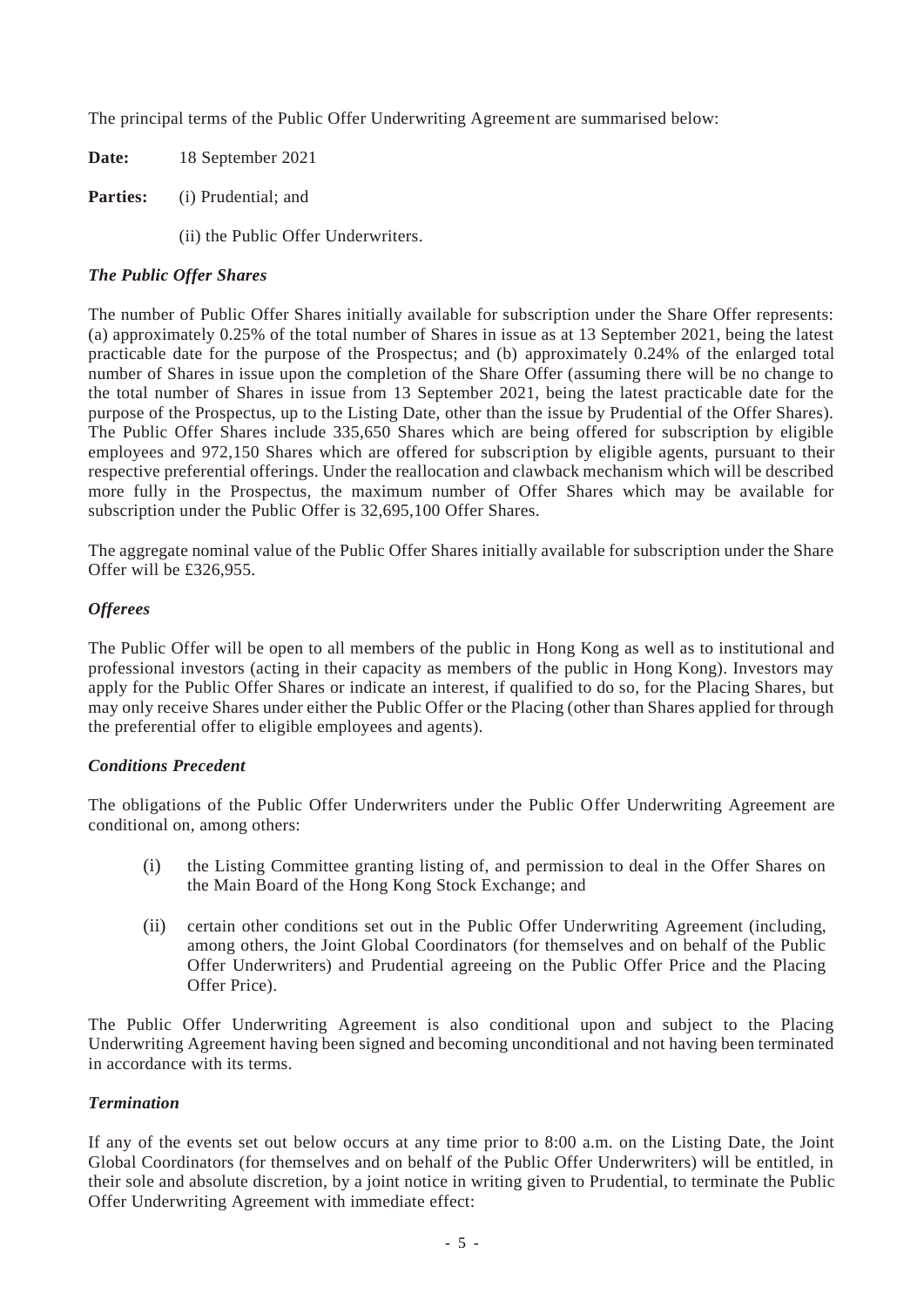- (a) trading in Prudential's securities having been suspended for over two consecutive business days on any exchange or in any over-the-counter market;
- (b) a material disruption in securities settlement, payment or clearance services in the United Kingdom or Hong Kong having occurred;
- (c) any general moratorium on commercial banking activities having been declared by the United Kingdom or Hong Kong;
- (d) there having occurred any outbreak or escalation of hostilities, or any change in financial markets, currency exchange rates or controls or any calamity or crisis that, in the reasonable judgment of the Joint Global Coordinators, is material and adverse and which, singly or together with any other event specified in this paragraph (d), makes it, in the reasonable judgment of the Joint Global Coordinators, impracticable to proceed with the offer, sale or delivery of the Public Offer Shares on the terms and in the manner contemplated in the Prospectus, and the registration statement, the general disclosure package and the final prospectus to be filed or issued by Prudential in connection with the Placing; or
- (e) there having been a breach by Prudential of certain warranties under the Public Offer Underwriting Agreement relating to events subsequent to the date of Prudential's accounts as incorporated by reference in Appendix I to the Prospectus, or after the respective dates as at which information is given in the Prospectus, which breach is either irremediable or, if capable of being remedied, has not been remedied at or prior to 8:00 a.m. on the Listing Date (or such other date as agreed by Prudential and the Joint Global Coordinators).

## *Undertakings by Prudential pursuant to the Public Offer Underwriting Agreement*

Under the terms of the Public Offer Underwriting Agreement, Prudential has undertaken to the Public Offer Underwriters not to (other than in connection with the Share Offer) during the period commencing on the date of the Public Offer Underwriting Agreement and ending on, and including, the date that is 90 days after the Listing Date without the prior written consent of the Joint Global Coordinators (for themselves and on behalf of the Public Offer Underwriters):

- (a) allot, issue, sell, accept subscription for, offer to allot, issue or sell, contract or agree to allot pledge, grant or sell any option, warrant, contract or right to subscribe for or purchase, or otherwise dispose of, either directly or indirectly, conditionally or unconditionally, any Shares or any other securities of Prudential or any interest in any of the foregoing (including any securities convertible into or exchangeable or exercisable for or that represent the right to receive, or any warrants or other rights to subscribe for or purchase, any Shares or any other equity securities of Prudential);
- (b) enter into any swap or other arrangement that transfers to another, in whole or in part, any of the economic consequences of ownership of any Shares or any other securities of Prudential or any interest in any of the foregoing (including any securities convertible into or exchangeable or exercisable for or that represent the right to receive, or any warrants or other rights to subscribe for or purchase, any Shares or any other equity securities of Prudential);
- (c) enter into any transaction with the same economic effect as any transaction specified in (a) or (b) above; or
- (d) offer to or agree to or announce any intention to effect any transaction specified in (a) to (c) above,

in each case, whether the transaction is to be settled by delivery of Shares or such other equity securities of Prudential or in cash or otherwise, but in each case not including any action taken in Prudential's ordinary course of business (including, but not limited to, the operation of the share option schemes disclosed in the Prospectus).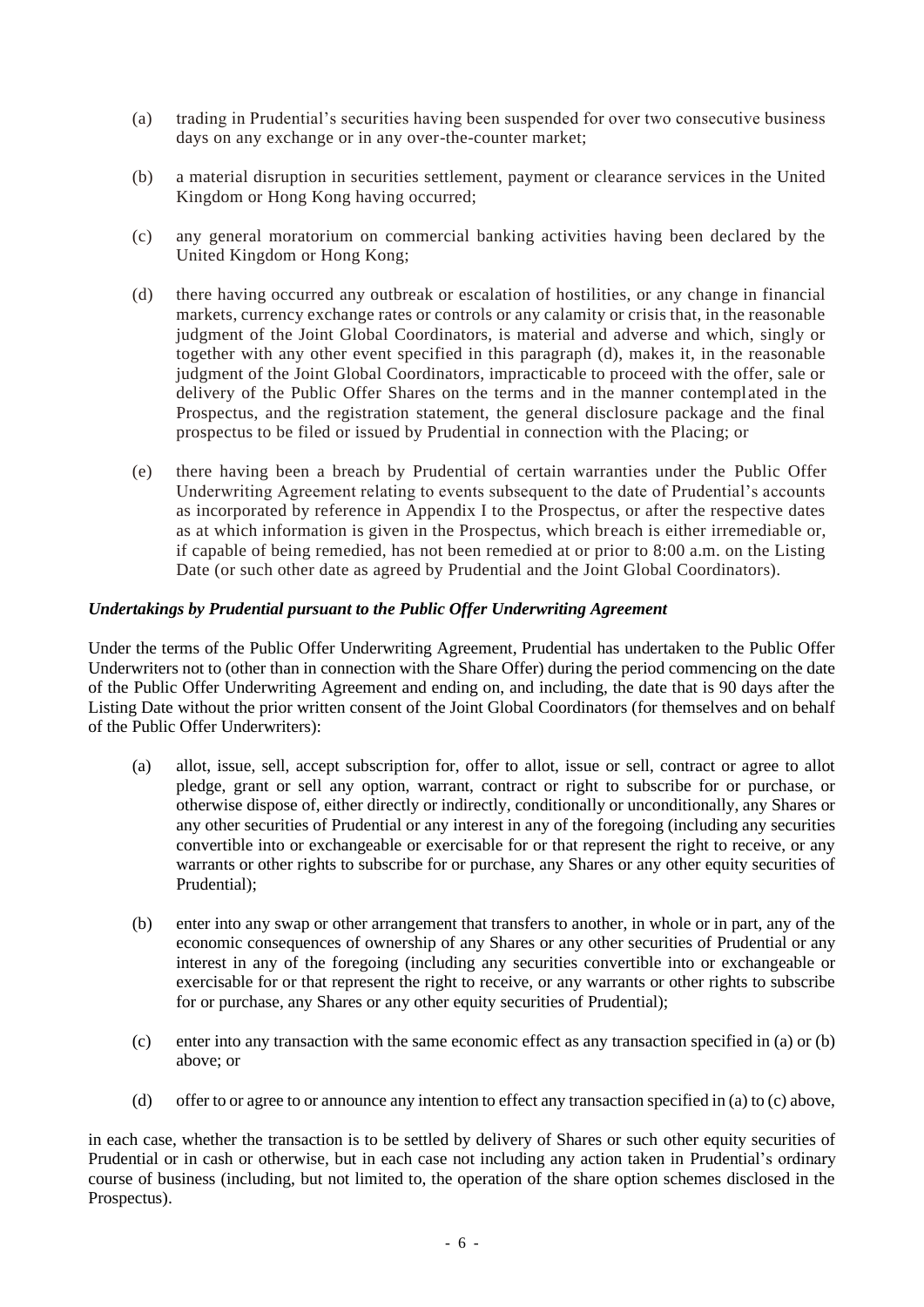## *Commissions and expenses*

According to the Public Offer Underwriting Agreement, the Public Offer Underwriters will receive an underwriting commission of 0.8 per cent of the aggregate Public Offer Price in respect of the Public Offer Shares, excluding the Shares sold to investors introduced by Prudential (the "**Reference Public Offer Amount**").

Prudential may, at its sole and absolute discretion, and by reference to the discretionary incentive fee evaluation criteria agreed with the Joint Global Coordinators, elect to pay to the Joint Global Coordinators (on behalf of the Public Offer Underwriters) a discretionary incentive fee of up to 0.2 per cent of the Reference Public Offer Amount.

For any unsubscribed Public Offer Shares reallocated to the Placing, the underwriting commission will not be paid to the Public Offer Underwriters but will instead be paid, at the rate applicable to the Placing, to the relevant Placing Underwriters.

## **(B) The Placing Underwriting Agreement**

The expected principal terms of the Placing Underwriting Agreement are summarised below:

- **Date:** On or around the Price Determination Date
- **Parties:** (i) Prudential; and
	- (ii) the Placing Underwriters.

## *The Placing Shares*

The number of the Placing Shares initially available for subscription under the Share Offer represents: (a) approximately 4.75% of the total number of Shares in issue as at 13 September 2021, being the latest practicable date for the purpose of the Prospectus; and (b) approximately 4.52% of the enlarged total number of Shares in issue upon the completion of the Share Offer (assuming there will be no change to the total number of Shares in issue from 13 September 2021, being the latest practicable date for the purpose of the Prospectus, up to the Listing Date, other than the issue by Prudential of the Offer Shares). The aggregate nominal value of the Placing Shares initially available for subscription under the Share Offer will be £6,212,062.5.

#### *The Joint Global Coordinators*

To the best of the Directors' knowledge, information and belief having made all reasonable enquiries, as at the date of this announcement, each of the Joint Global Coordinators is an Independent Third Party.

#### *Placees*

It is expected that the Placing Shares will be placed to not fewer than six Placees whose ultimate beneficial owners are Independent Third Parties. The choice of placees for the Placing Shares will be determined solely by the Placing Underwriters, subject to the applicable laws and regulations (including the Hong Kong Listing Rules). It is not expected that any such investor will become a substantial shareholder (as defined under the Hong Kong Listing Rules) of Prudential as a result of the Placing.

## *Conditions Precedent*

The obligations of the Placing Underwriters under the Placing Underwriting Agreement are conditional on the conditions set out in the Placing Underwriting Agreement, including the Public Offer Underwriting Agreement having been signed and becoming unconditional and not having been terminated in accordance with its terms.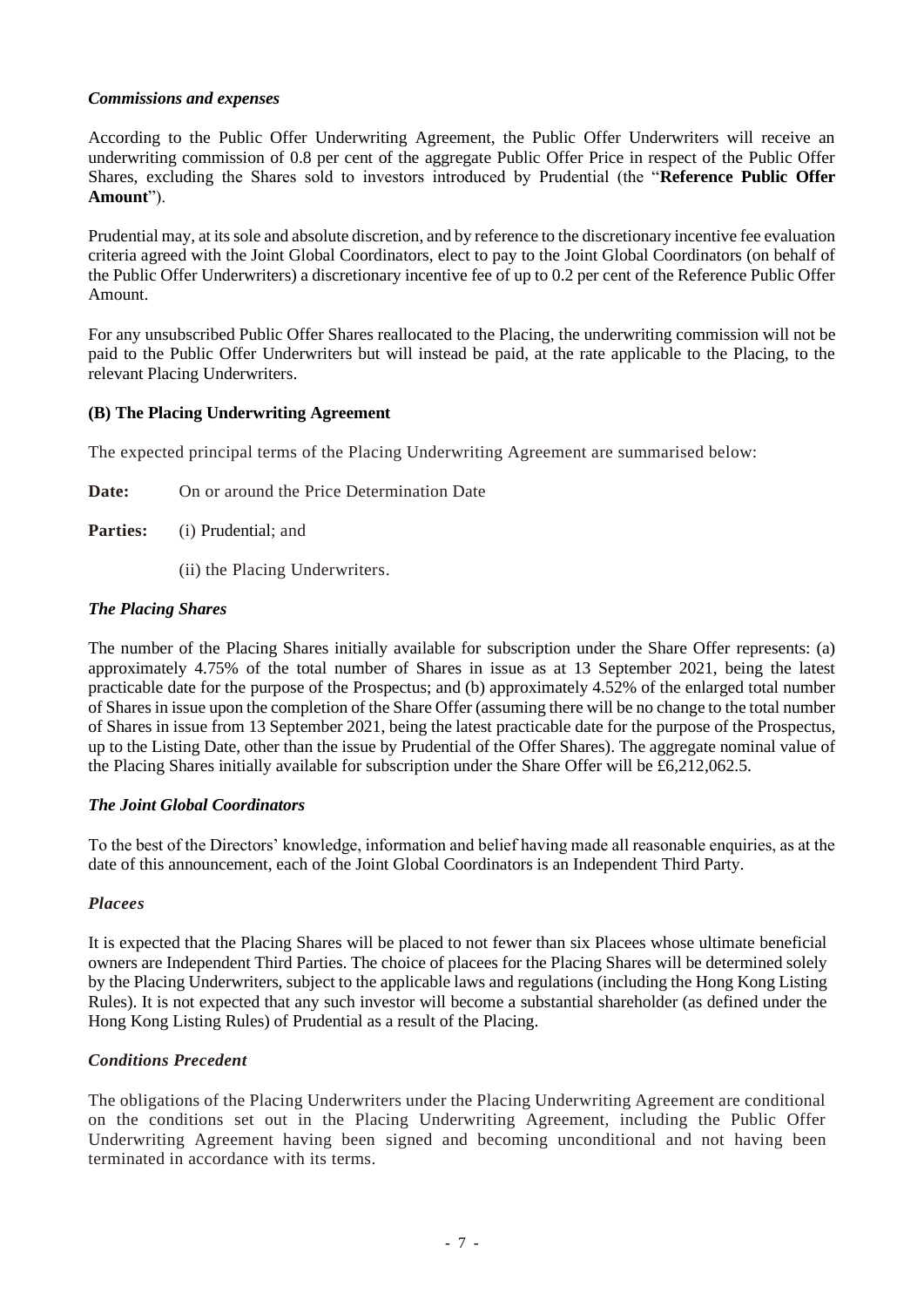## *Termination*

It is expected that the Placing Underwriting Agreement will be terminable on similar grounds to the Public Offer Underwriting Agreement.

#### *Commissions and expenses*

Prudential expects to pay an underwriting commission of 0.8 per cent of the aggregate Placing Offer Price in respect of the Placing Shares.

Prudential may, at its sole and absolute discretion, and by reference to the discretionary incentive fee evaluation criteria agreed with the Joint Global Coordinators, elect to pay to the Joint Global Coordinators (on behalf of the Placing Underwriters) a discretionary incentive fee of up to 0.2 per cent of the aggregate Placing Offer Price in respect of the Placing Shares.

The Placing Underwriters shall be entitled to the underwriting commission and discretionary incentive fee (if any) of any unsubscribed Placing Shares reallocated to the Public Offer. For the avoidance of doubt, the Public Offer Underwriters shall not be entitled to any underwriting commission in respect of such reallocated Placing Shares.

#### **General**

#### *Maximum Public Offer Price*

The maximum Public Offer Price per Offer Share is HK\$172. The Public Offer Price and the Placing Offer Price are expected to be fixed by agreement between the Joint Global Coordinators (acting for themselves and on behalf of the Underwriters) and Prudential on the Price Determination Date, taking into account the closing trading price of the Shares on the last trading day on or before the Price Determination Date and other factors.

The Placing Offer Price may be set at a level higher than the maximum Public Offer Price if certain conditions, which will be described in further detail in the Prospectus, are fulfilled.

#### *Ranking of Offer Shares*

The Offer Shares to be issued under the Share Offer will rank *pari passu* (in all respects) with each other and with the Shares then in issue. Holders of fully-paid Offer Shares will be entitled to receive all future dividends and distributions, which are declared, made or paid, the record date of which is after the date of allotment of the Offer Shares in their fully-paid form.

#### *Allocation under the Placing*

As previously announced, the Board believes that there are clear benefits to the Group and to its shareholders as a whole from increasing both its Asian shareholder base and the liquidity of its shares in Hong Kong and intends to take these factors into account in the allocation of the Placing.

Allocation of Placing Shares will be effected in accordance with the book-building process and based on a number of factors, including the level and timing of demand, the total size of the relevant investor's invested assets or equity assets in the relevant sector and whether or not it is expected that the relevant investor is likely to buy further Shares, and/or hold or sell its Shares, after the listing of the Offer Shares on the HK Stock Exchange. Such allocation is intended to result in a distribution of the Offer Shares on a basis which would contribute to the maintenance of a solid professional and institutional shareholder base to the benefit of Prudential and its Shareholders as a whole.

#### *Closing price on 17 September 2021*

The closing price of the Shares on the Hong Kong Stock Exchange 17 September 2021, being the last trading day preceding the date on which the Public Offer Underwriting Agreement was signed, was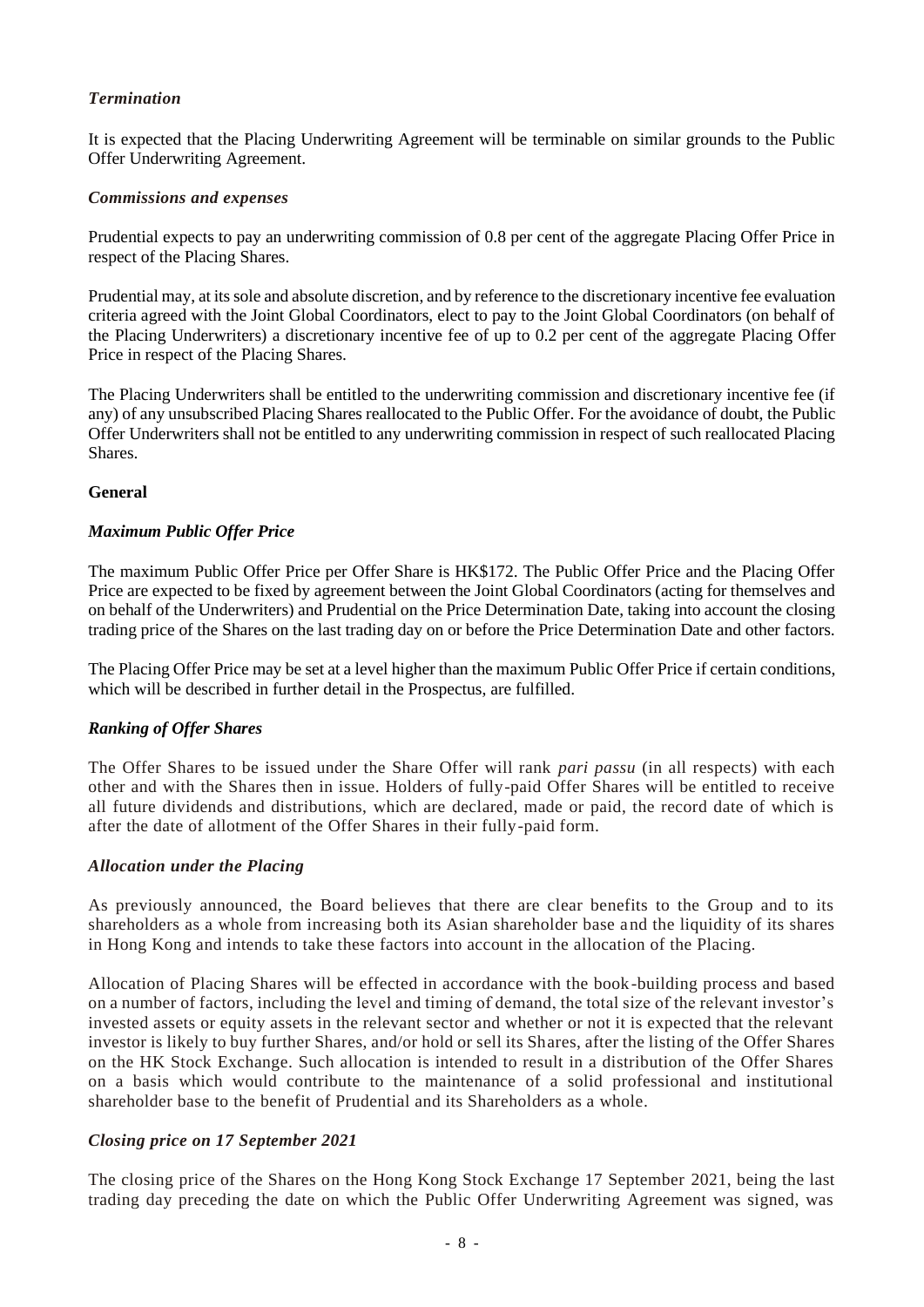#### HK\$157.8 per Share.

## *Joint Global Coordinators, Joint Bookrunners, Financial Adviser*

Prudential has appointed Citigroup Global Markets Asia Limited, Citigroup Global Markets Limited Goldman Sachs (Asia) L.L.C., CLSA Limited and The Hongkong and Shanghai Banking Corporation Limited as Joint Global Coordinators and Joint Bookrunners in relation to the Share Offer. Merrill Lynch (Asia Pacific) Limited, Credit Suisse (Hong Kong) Limited, UBS AG Hong Kong Branch, UBS AG London Branch and UOB Kay Hian (Hong Kong) Limited are also acting as Joint Bookrunners. Rothschild & Co Hong Kong Limited is acting as Financial Adviser.

## *General mandate*

The Offer Shares are to be issued under the general mandate, pursuant to which Prudential may issue up to 523,121,515 Shares, being 20% of the total issued ordinary share capital of Prudential as at 1 April 2021, as set out in resolution 21 of Prudential's 2021 Notice of Annual General Meeting. As at the date of this announcement, Prudential has not issued any Shares pursuant to the general mandate and therefore Prudential is permitted to issue up to 523,121,515 Shares under the general mandate. Assuch, the allotment and issue of the Offer Shares is not subject to approval of the Shareholders.

## *Disapplication of pre-emption limit*

In addition to the limit under the general mandate, the Share Offer is also subject to the disapplication of preemption limit under Prudential's general authority as set out in resolution 23 of Prudential's 2021 Notice of Annual General Meeting, pursuant to which Prudential may issue and allot up to 130,780,378 Shares, being 5% of the total issued ordinary share capital of Prudential as at 1 April 2021, on a non-pre-emptive basis for cash. Therefore the total number of Offer Shares initially available for subscription under the Share Offer, being 130,780,350 Shares, is within the 20% general mandate limit as well as the 5% limit under resolution 23.

## *Application for Listing*

Application has been made to the Listing Committee for approval for, and Prudential will seek a confirmation from the Singapore Stock Exchange for, the listing of, and permission to deal in, the Offer Shares to be allotted and issued pursuant to the Share Offer on the Main Board of the Hong Kong Stock Exchange. Application will also be made to the FCA for the Offer Shares to be listed on the premium listing segment of the Official List and to the London Stock Exchange for the Offer Shares to be admitted to the Main Market of the London Stock Exchange.

#### *Reasons for the Share Offer and Use of Proceeds*

Using the closing trading price of the Shares on the Hong Kong Stock Exchange on 13 September 2021, being the latest practicable date for the purpose of the Prospectus, of HK\$162.40 per Offer Share, the net proceeds from the Share Offer from the issue of 130,780,350 Shares are assumed to be approximately HK\$20,850 million, after deducting the estimated underwriting fees and other expenses payable. On this basis, the estimated net price per Offer Share of the Offer Shares initially available for subscription under the Share Offer will be approximately HK\$159.43.

The above assumed net proceeds from the Share Offer may differ from the actual net proceeds depending on the Public Offer Price and the Placing Offer Price, which will only be determined on or around the Price Determination Date, taking into account the closing trading price of the Shares on the last trading day on or before the Price Determination Date and other factors.

The Share Offer is expected to maintain and enhance Prudential's financial flexibility in light of the breadth of opportunities to invest for growth in Asia and Africa. The majority of the net proceeds (approximately US\$2.25 billion or HK\$17.5 billion) from the Share Offer is expected to be used to redeem existing high coupon debt within six months following the date of the Prospectus, with the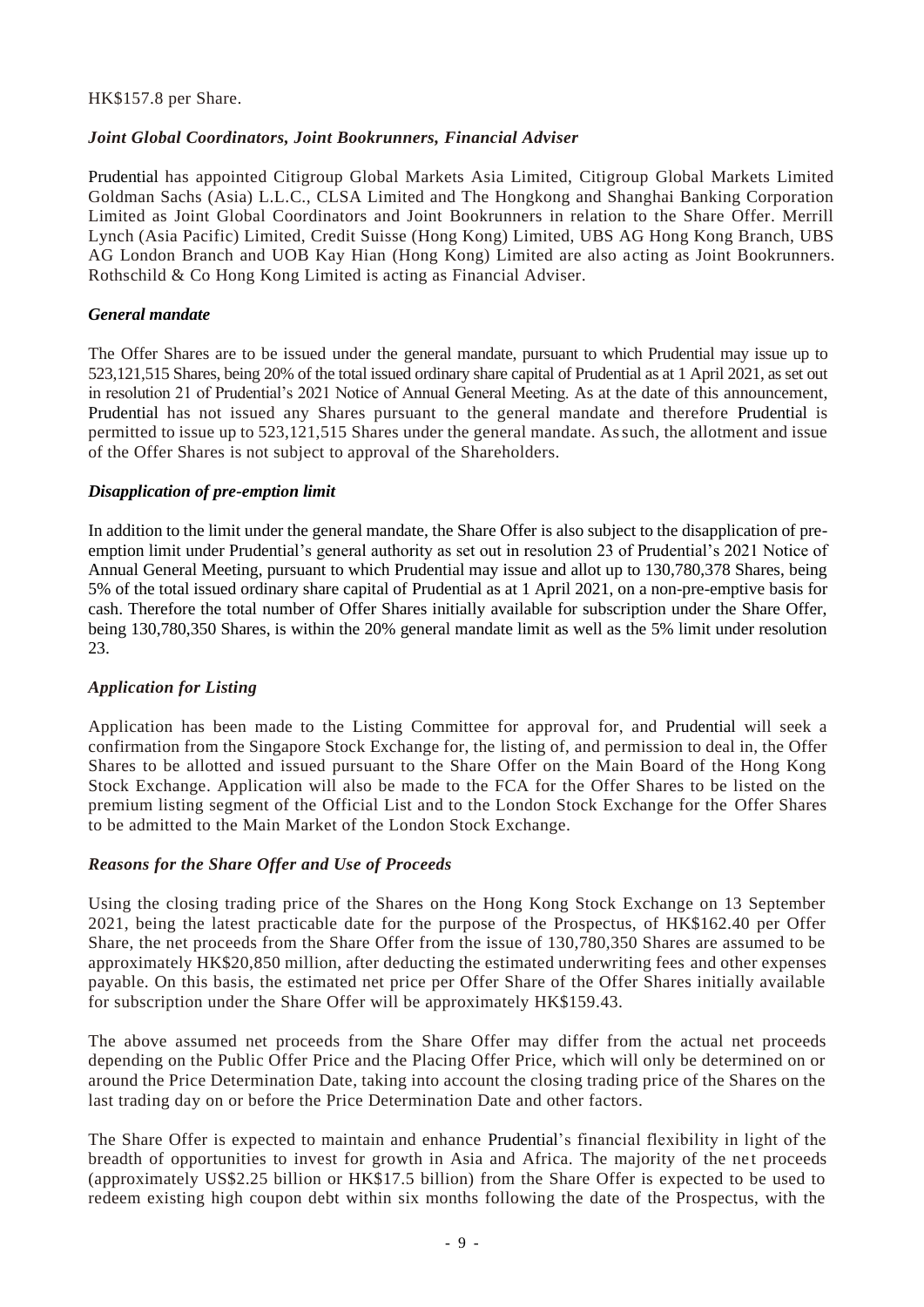remaining net proceeds expected to contribute to Prudential's central stock of liquidity, in order to further increase its financial flexibility.

## *Fund Raising During The Past Twelve Months*

Prudential has not conducted any other fund raising activity through the issue of equity securities in the past twelve months immediately before the date of this announcement.

**Completion of the transactions contemplated under the Underwriting Agreements is subject to such agreements not being terminated in accordance with the terms thereof and the satisfaction of the conditions precedent under the Underwriting Agreements. Therefore, the Share Offer may or may not proceed to completion. Shareholders and potential investors are advised to exercise caution when dealing in the Shares and other securities of Prudential.**

#### **Notes to Editors**

## **Enquiries:**

| <b>Media</b>          |                    | <b>Investors/Analysts</b> |                    |
|-----------------------|--------------------|---------------------------|--------------------|
| <b>Addy Frederick</b> | $+44(0)2039779399$ | <b>Patrick Bowes</b>      | $+44(0)2039779702$ |
| Ping Ping Tan         | +65 9654 8954      | William Elderkin          | $+44(0)2039779215$ |

## **Person responsible**

The person responsible for arranging the release of this announcement on behalf of Prudential plc is Tom Clarkson, Company Secretary.

#### **About Prudential plc**

Prudential plc provides life and health insurance and asset management, with a focus on Asia and Africa. The business helps people get the most out of life, by making healthcare affordable and accessible and by promoting financial inclusion. Prudential protects people's wealth, helps them grow their assets, and empowers them to save for their goals. The business has more than 17 million life customers in Asia and Africa and is listed on stock exchanges in London, Hong Kong, Singapore and New York. Prudential is not affiliated in any manner with Prudential Financial, Inc. a company whose principal place of business is in the United States of America, nor with The Prudential Assurance Company Limited, a subsidiary of M&G plc, a company incorporated in the United Kingdom.

#### **DEFINITIONS**

Unless the context requires otherwise, the following terms have the following meanings in this announcement:

| "2021 AGM"                                | the annual general meeting of Prudential held on 13 May 2021                                                                                                                                                                                                                                 |
|-------------------------------------------|----------------------------------------------------------------------------------------------------------------------------------------------------------------------------------------------------------------------------------------------------------------------------------------------|
| "Board"                                   | the board of Directors                                                                                                                                                                                                                                                                       |
| "connected person(s)"                     | has the meaning ascribed to it under the Hong Kong Listing<br>Rules                                                                                                                                                                                                                          |
| "Director(s)"                             | director(s) of Prudential                                                                                                                                                                                                                                                                    |
| "Disapplication of Pre-emption"<br>Limit" | the limit under the general authority granted to the Directors<br>pursuant to resolution 23 of the 2021 AGM to allot and issue up<br>to 130,780,378 Shares, being 5% of the total issued ordinary<br>share capital of Prudential as at 1 April 2021, on a non-pre-<br>emptive basis for cash |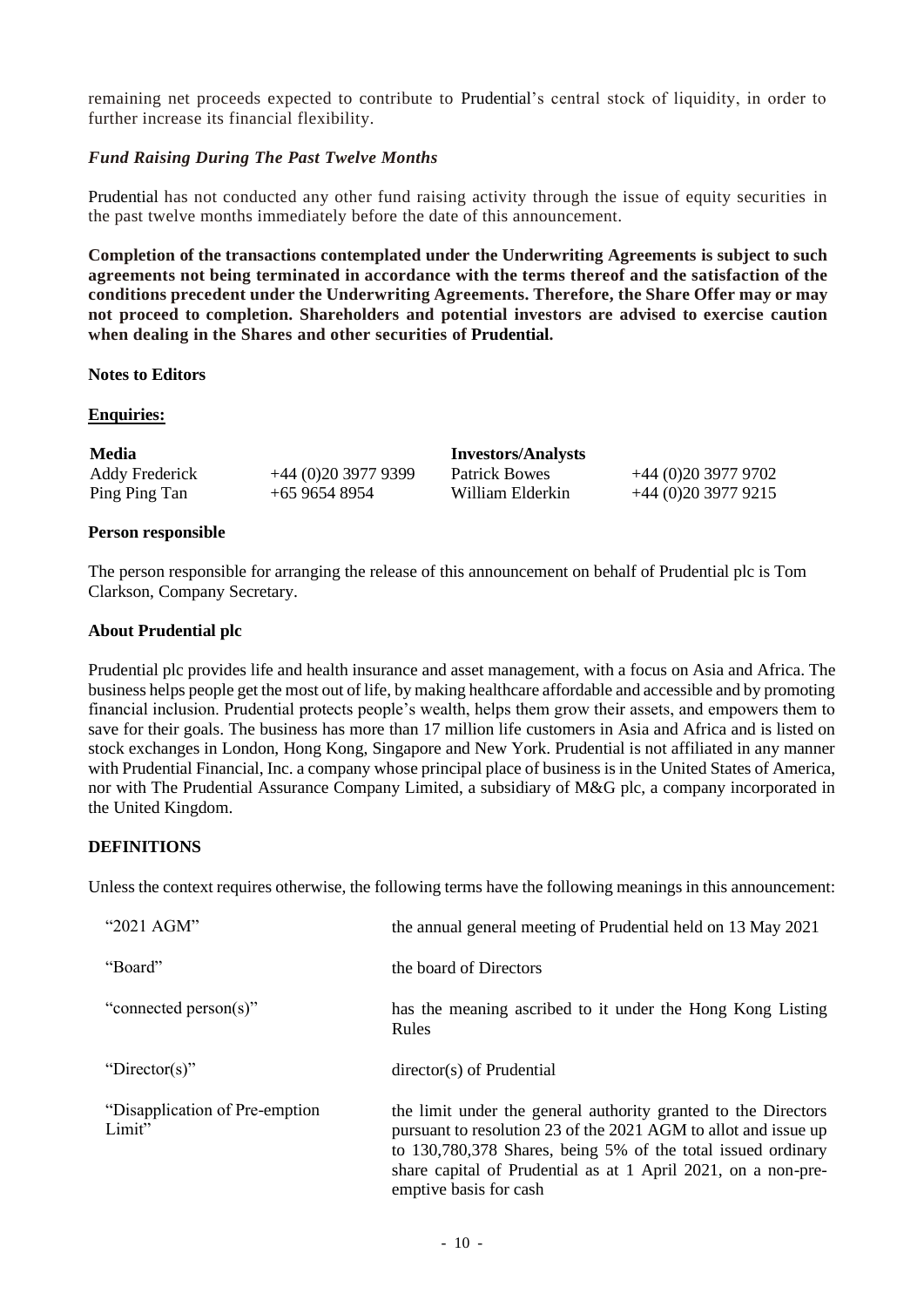| "FCA"                          | the Financial Conduct Authority                                                                                                                                                                                                                                                                    |
|--------------------------------|----------------------------------------------------------------------------------------------------------------------------------------------------------------------------------------------------------------------------------------------------------------------------------------------------|
| "General Mandate"              | the general mandate granted to the Directors pursuant to<br>resolution 21 of the 2021 AGM to allot and issue up to<br>523,121,515 Shares, being 20% of the total issued ordinary share<br>capital of Prudential as at 1 April 2021, which is subject to the<br>Disapplication of Pre-emption Limit |
| "Group"                        | Prudential plc and its subsidiaries, excluding, for the avoidance<br>of doubt, Jackson Financial Inc. and its subsidiaries                                                                                                                                                                         |
| "HK\$"                         | Hong Kong dollars, the lawful currency of Hong Kong                                                                                                                                                                                                                                                |
| "Hong Kong Listing Rules"      | The Rules Governing the Listing of Securities on The Stock<br>Exchange of Hong Kong Limited                                                                                                                                                                                                        |
| "Hong Kong Stock Exchange"     | The Stock Exchange of Hong Kong Limited                                                                                                                                                                                                                                                            |
| "Hong Kong"                    | the Hong Kong Special Administrative Region of the PRC                                                                                                                                                                                                                                             |
| "Independent Third Party(ies)" | person(s) who is (are) third party (ies) who are not its connected<br>persons of Prudential (as defined in the Listing Rules)                                                                                                                                                                      |
| "Joint Global Coordinators"    | Citigroup Global Markets Asia Limited, Citigroup Global<br>Markets Limited, Goldman Sachs (Asia) L.L.C., CLSA Limited<br>and The Hongkong and Shanghai Banking Corporation Limited                                                                                                                 |
| "Listing Committee"            | the listing committee of the Hong Kong Stock Exchange                                                                                                                                                                                                                                              |
| "Listing Date"                 | the date on which dealings of the Offer Shares on the Main<br>Board of the Hong Kong Stock Exchange are expected to first<br>commence, which is expected to be on or around Monday, 4<br>October 2021                                                                                              |
| "Offer Shares"                 | the Public Offer Shares (including the Shares to be issued<br>pursuant to the preferential offerings to eligible employees and<br>eligible agents) and the Placing Shares                                                                                                                          |
| "Placees"                      | professional, institutional or other investor whom the<br>any<br>Placing Underwriters will procure to subscribe for Placing<br>Shares pursuant to the Placing Underwriting Agreement                                                                                                               |
| "Placing"                      | the conditional offering of the Placing Shares at the Placing<br>Offer Price to selected Placees                                                                                                                                                                                                   |
| "Placing Offer Price"          | the final price per Placing Share in HK dollars (exclusive of<br>1.0% brokerage, 0.0027% SFC transaction levy and the Hong<br>Kong Stock Exchange trading fee of 0.005%)                                                                                                                           |
| "Placing Shares"               | the 124,241,250 Shares expected to be initially offered for<br>subscription pursuant to the Placing, subject to Reallocation                                                                                                                                                                       |
| "Placing Underwriters"         | the underwriters of the Placing, who are expected to enter into<br>the Placing Underwriting Agreement, as disclosed in the<br>Prospectus                                                                                                                                                           |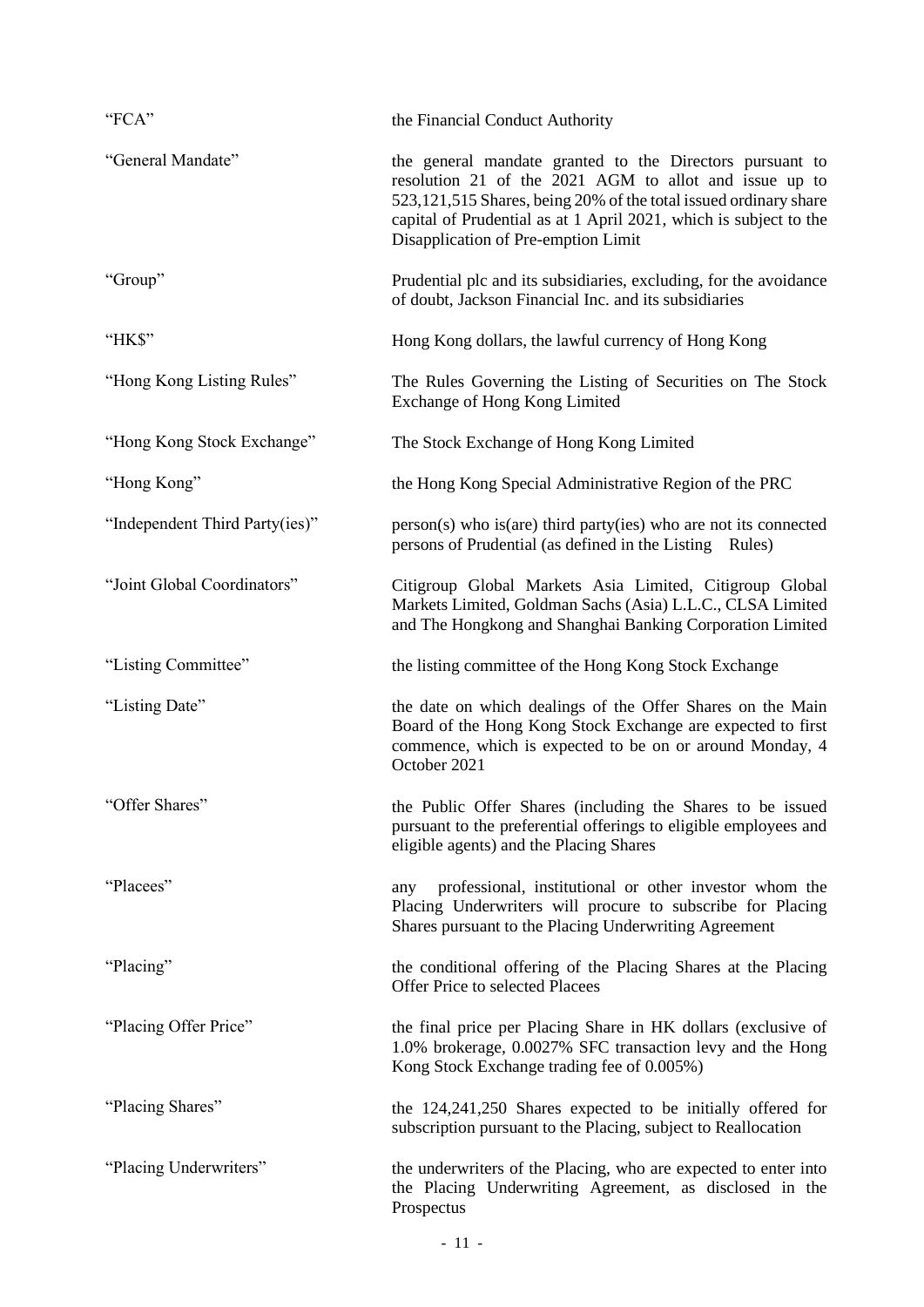| "Placing Underwriting Agreement"         | the conditional placing underwriting agreement relating to the<br>Placing and expected to be entered into by, among others,<br>Prudential and the Placing Underwriters on or about the Price<br><b>Determination Date</b>                                                                                                                                |
|------------------------------------------|----------------------------------------------------------------------------------------------------------------------------------------------------------------------------------------------------------------------------------------------------------------------------------------------------------------------------------------------------------|
| "PRC"                                    | the People's Republic of China, and for the purpose of this<br>announcement only, excluding Hong Kong, Macau Special<br>Administrative Region and Taiwan                                                                                                                                                                                                 |
| "Price Determination Date"               | the date on which the final Public Offer Price and the final<br>Placing Offer Price are fixed and recorded for the purpose of the<br>Share Offer, which is expected to be on or around Saturday, 25<br>September 2021                                                                                                                                    |
| "Prospectus"                             | the prospectus in relation to the Share Offer, which is expected<br>to be released on or around Monday, 20 September 2021                                                                                                                                                                                                                                |
| "Prudential"                             | Prudential plc (英國保誠有限公司*), a company incorporated<br>and registered in England and Wales under the number<br>01397169                                                                                                                                                                                                                                   |
| "Public Offer"                           | the offer of the Public Offer Shares for subscription by the public<br>in Hong Kong (including the preferential offering to eligible<br>employees and eligible agents) for cash at the Public Offer Price                                                                                                                                                |
| "Public Offer Price"                     | the final price per Public Offer Share in HK dollars (exclusive<br>of 1.0% brokerage, 0.0027% SFC transaction levy and the Hong<br>Kong Stock Exchange trading fee of 0.005%)                                                                                                                                                                            |
| "Public Offer Shares"                    | the 6,539,100 Shares, being offered for subscription at the Public<br>Offer Price pursuant to the Public Offer (including 335,650)<br>Shares being offered for subscription by eligible employees and<br>972,150 Shares offered for subscription by eligible agents,<br>pursuant to their respective preferential offerings), subject to<br>Reallocation |
| "Public Offer Underwriters"              | the underwriters of the Public Offer as disclosed in the<br>Prospectus                                                                                                                                                                                                                                                                                   |
| "Public Offer Underwriting<br>Agreement" | the conditional underwriting agreement dated 18 September<br>2021 in relation to the Public Offer entered into between, among<br>others, Prudential and the Public Offer Underwriters                                                                                                                                                                    |
| "Reallocation"                           | the reallocation of the Offer Shares between the Placing and the<br>Public Offer                                                                                                                                                                                                                                                                         |
| "SFC"                                    | the Securities and Futures Commission of Hong Kong                                                                                                                                                                                                                                                                                                       |
| "Share(s)"                               | ordinary share(s) of nominal value of $£0.05$ each in the share<br>capital of Prudential                                                                                                                                                                                                                                                                 |
| "Share Offer"                            | the Public Offer and the Placing                                                                                                                                                                                                                                                                                                                         |
| "Shareholder(s)"                         | $holder(s)$ of the Share $(s)$                                                                                                                                                                                                                                                                                                                           |
| 'Underwriters"                           | Public Offer Underwriters and Placing Underwriters                                                                                                                                                                                                                                                                                                       |